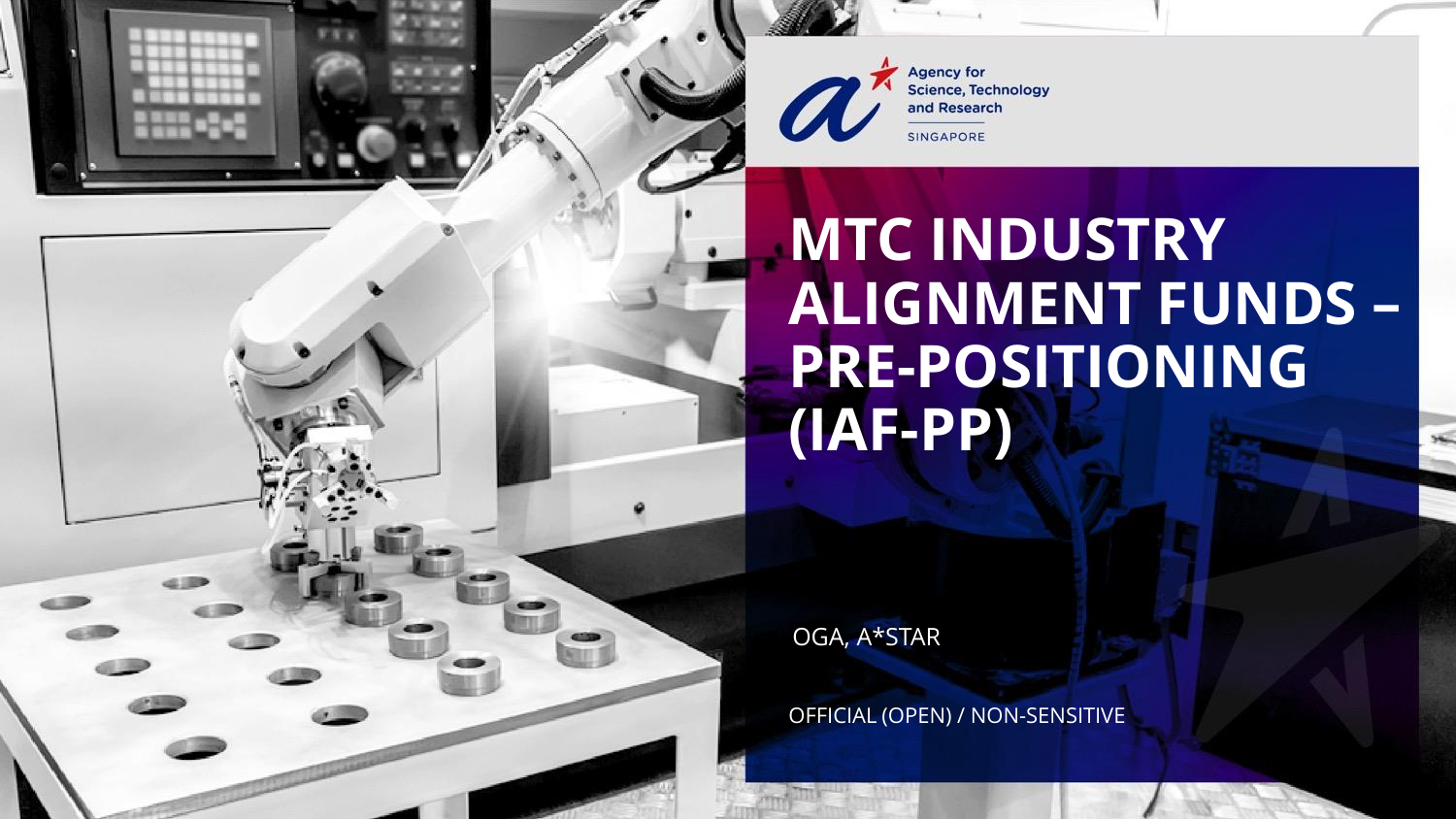

**Overview**

- **Eligibility Criteria**
- **KPIs and TIs**
- **Application Process**
- **Evaluation Workflow**
- **Post Award Grant Management**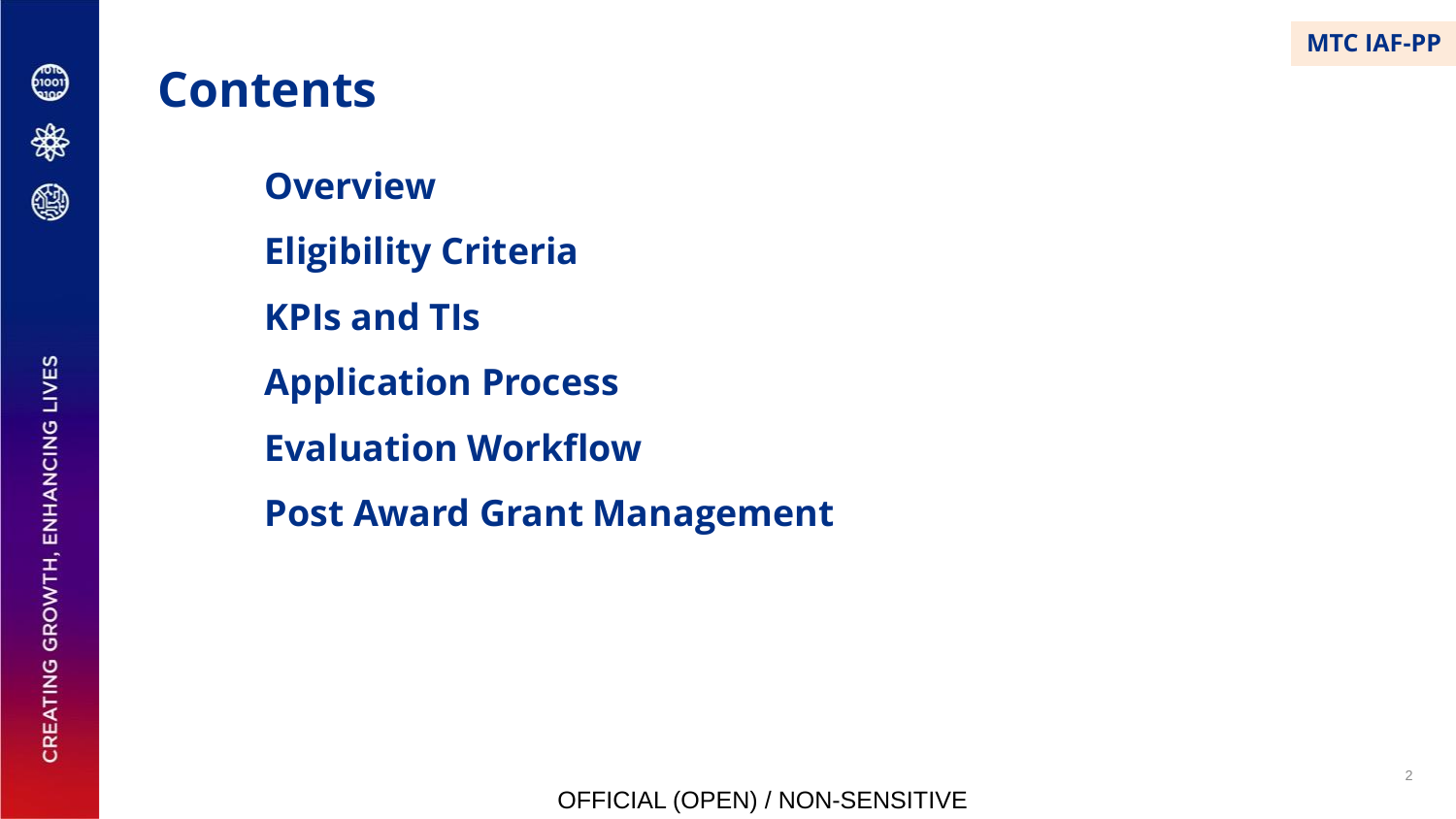

#### **Overview**

- To develop industry-ready capabilities towards deepening the alignment of public sector research
- To develop multidisciplinary and integrated programmes with early industry involvement
- To support new programmes, as well as existing programmes that have demonstrated strong track record of success and industry potential
- Programmes supported should be aligned with the <u>MTC domain</u> themes and strategies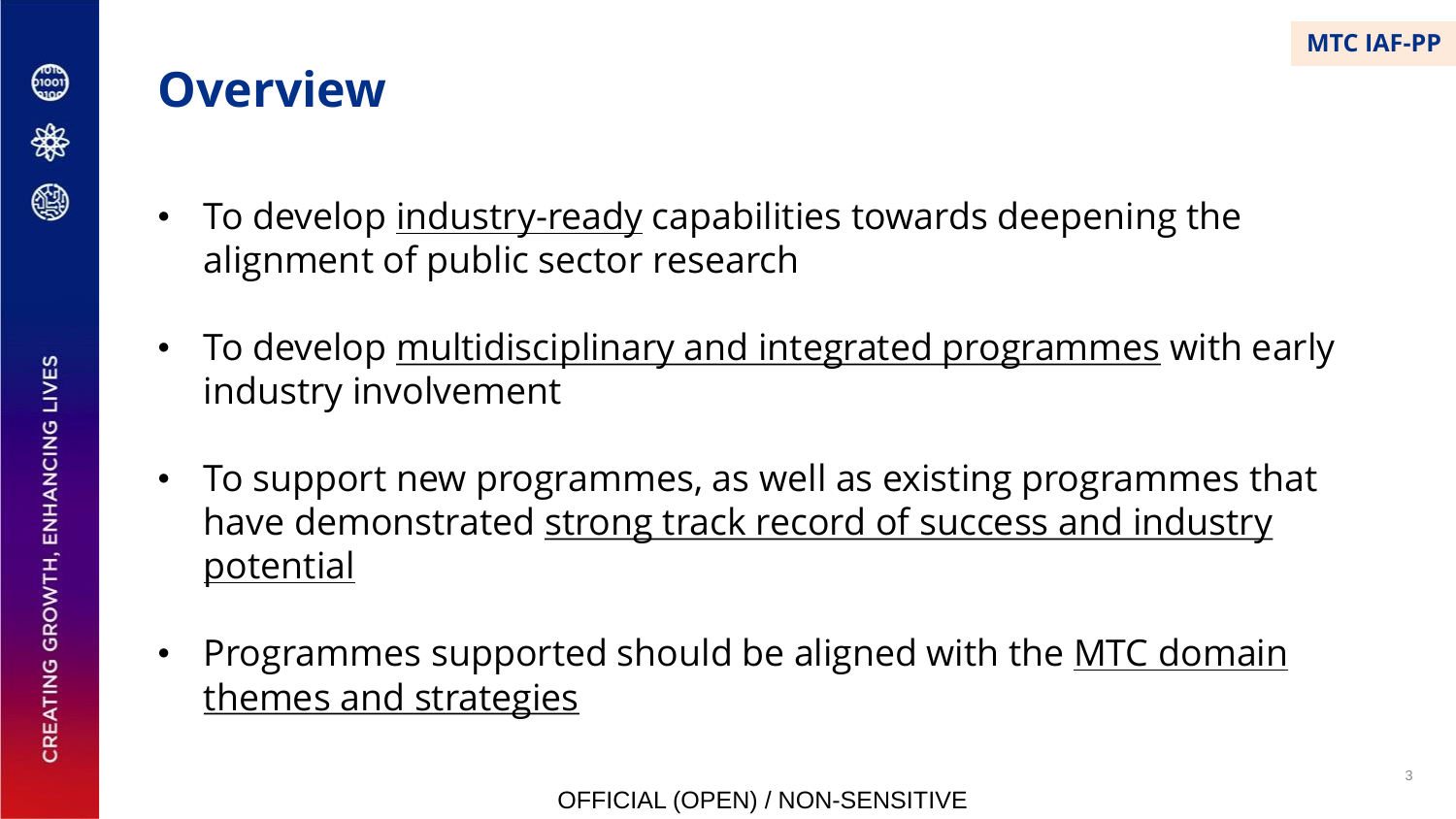

#### **Overview**





- Makes decisions on all MTC IAF-PP policies and programmes
- Comprises CE A\*STAR, MD EDB and CE NRF
- Reporting to the SOC, A\*STAR has been tasked as the Implementing Agency (IA) for this funding scheme.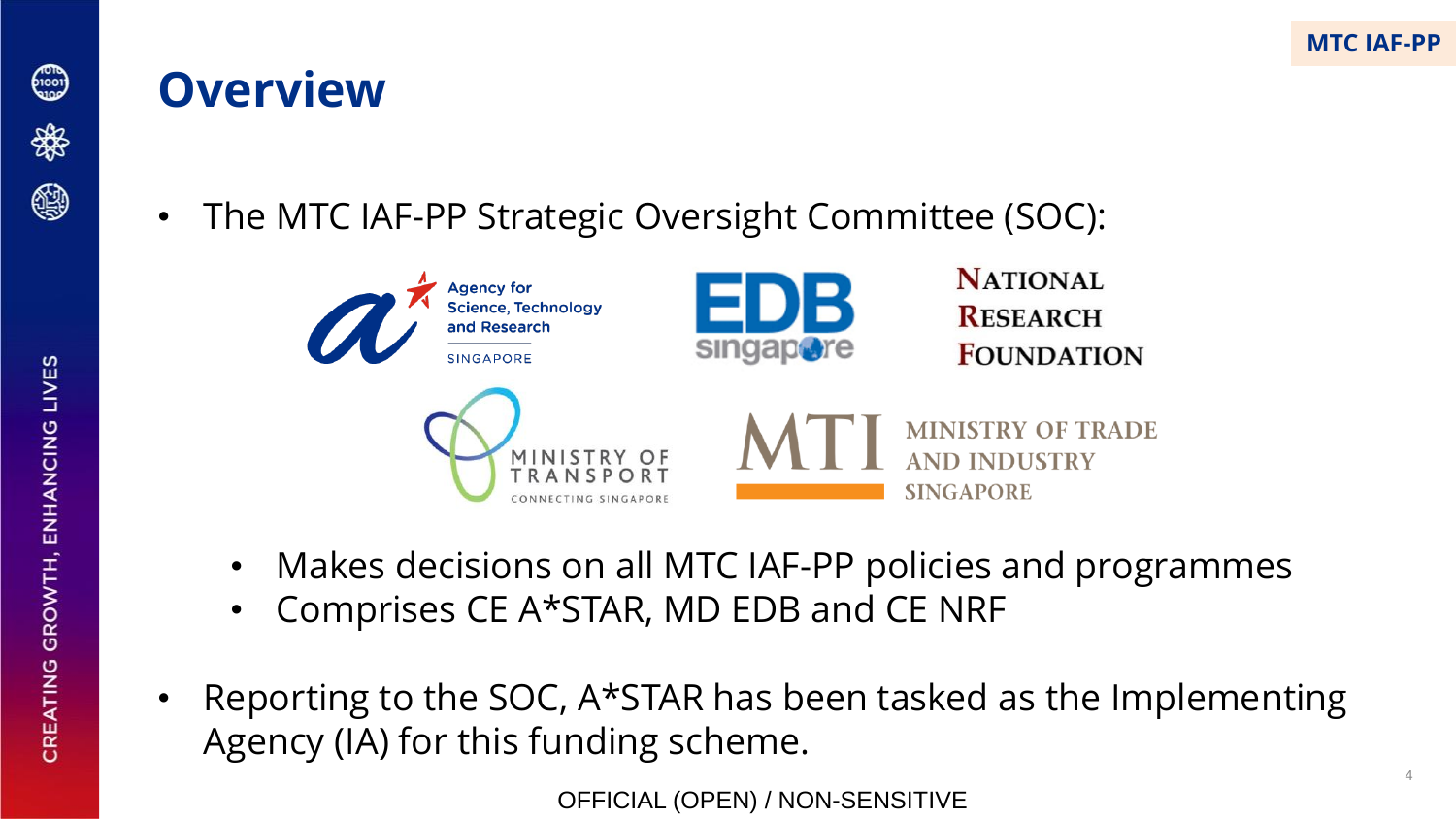5



- Programmes supported by IAF-PP are expected to lead to industry investments within 3-5 years
- Key criteria: potential for industry development and economic impact:
	- Alignment of FI to the MTC Domain strategic outcomes and ability [to deliver RIE2025 objects \(https://www.nrf.gov.sg/rie2025](https://www.nrf.gov.sg/rie2025-plan/manufacturing-trade-and-connectivity) plan/manufacturing-trade-and-connectivity)
	- Pre-positioning for value creation and value capture in Singapore
	- Potential to attract industry R&D spending (IRS) and investments
	- Differentiation and competitiveness at regional or global level OFFICIAL (OPEN) / NON-SENSITIVE

600)

\*

@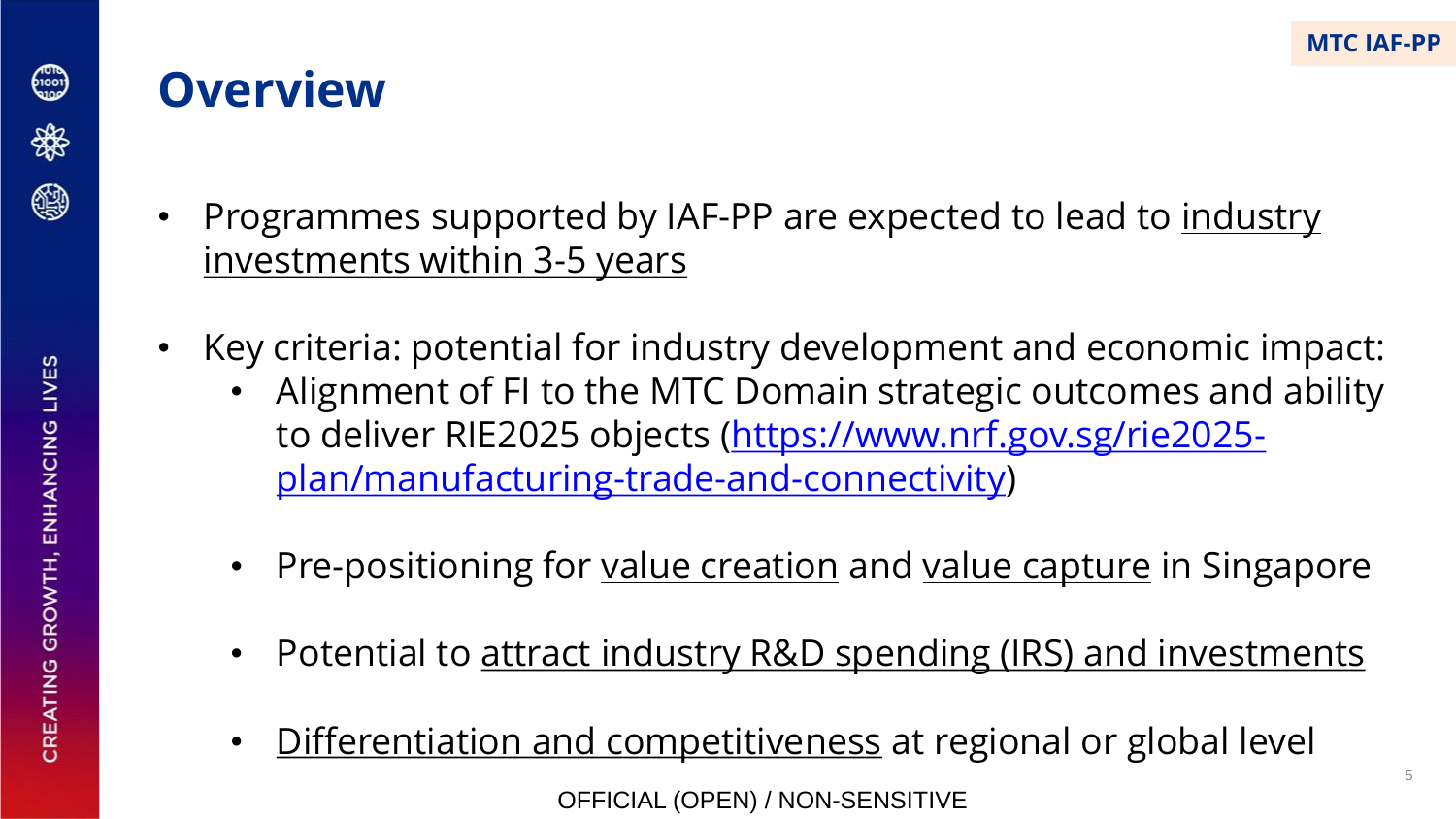CREATING GROWTH, ENHANCING LIVES

# **Eligibility Criteria**

- A Programme Director should:
- Hold at least a 0.7FTE primary appointment in a Singapore publicly funded research or tertiary institution,
- Run a laboratory or research programme that carries out research in Singapore, and
- Have a track record of leadership ability in coordinating research programmes and providing mentorship to research team, as well as having productive research outcomes.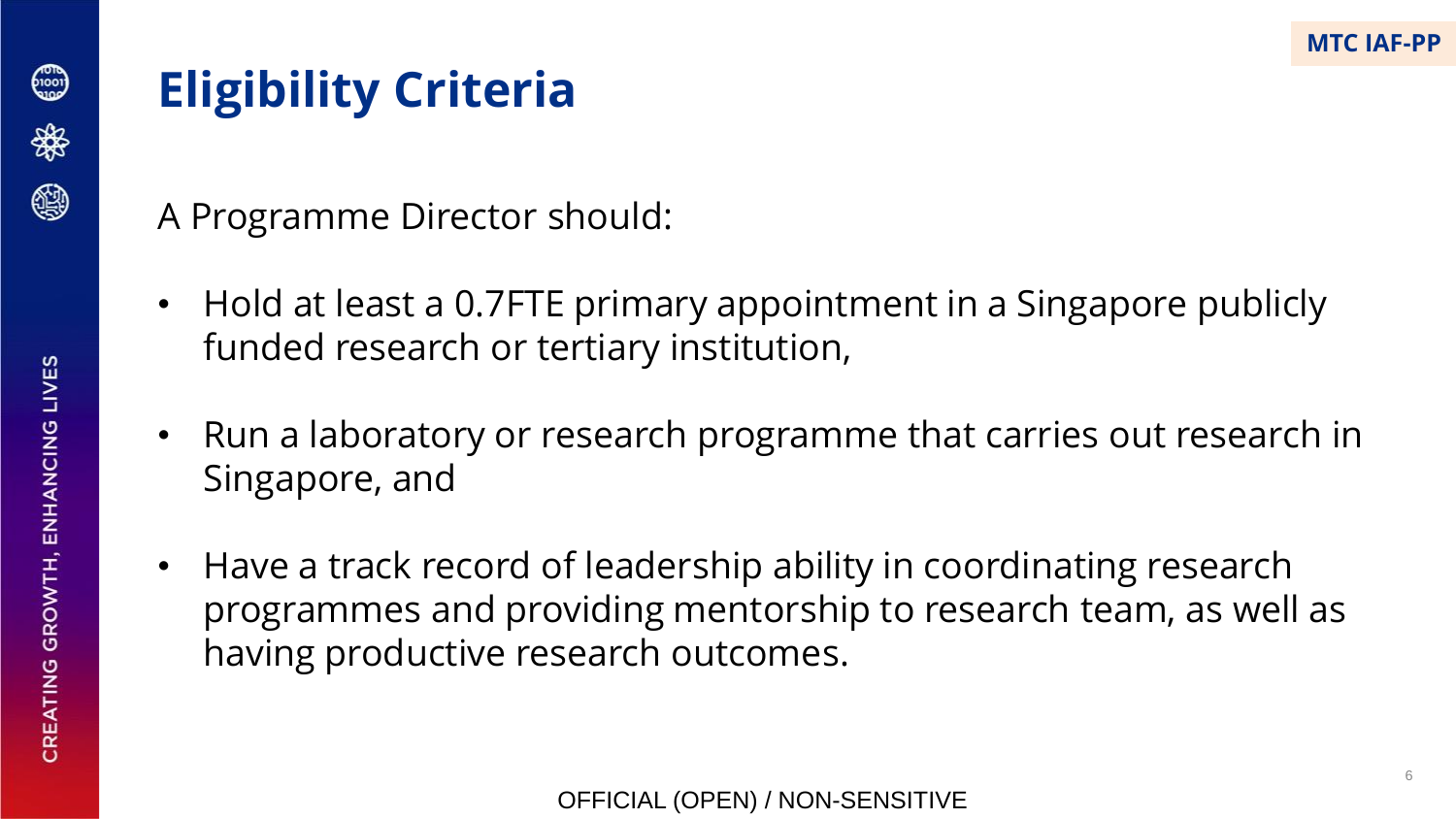7

### **Key Performance Indicators (KPIs)**

| <b>Indicator</b>                               | <b>Definition</b>                                                                                                                                                                                                                                                                                                            | Data collection methodology                                                                                                                                                                                                                                                                                                                                                                                                                                                               |
|------------------------------------------------|------------------------------------------------------------------------------------------------------------------------------------------------------------------------------------------------------------------------------------------------------------------------------------------------------------------------------|-------------------------------------------------------------------------------------------------------------------------------------------------------------------------------------------------------------------------------------------------------------------------------------------------------------------------------------------------------------------------------------------------------------------------------------------------------------------------------------------|
| [KPI] Amount of<br>industry spending on<br>R&D | This refers to the investment<br>that a company (in the MTC<br>sector) commits to spend in<br>Singapore on R&D activities as a<br>result of projects funded by<br>MTC in RIE2025. It comprises<br>cash and/or in-kind<br>contributions.<br>Industry R&D spending should<br>be segmented by sector and<br>enterprise segment. | Data reported via company<br>declarations that accompany annual<br>progress reports, mid-term reviews<br>and final reports.<br>Company contributions leading<br>up to R&D industry spending<br>should be accounted for via<br><b>Research Collaboration</b><br>Agreements (RCAs) and not<br>service agreements/contracts.<br>Site of R&D spending must be in<br>п<br>Singapore.<br>Public sector contributions<br>$\blacksquare$<br>(cash/in-kind) are excluded from<br>IRS computations. |

\*Additional KPIs and TIs may be set at project level for tracking of outcomes

OFFICIAL (OPEN) / NON-SENSITIVE



600)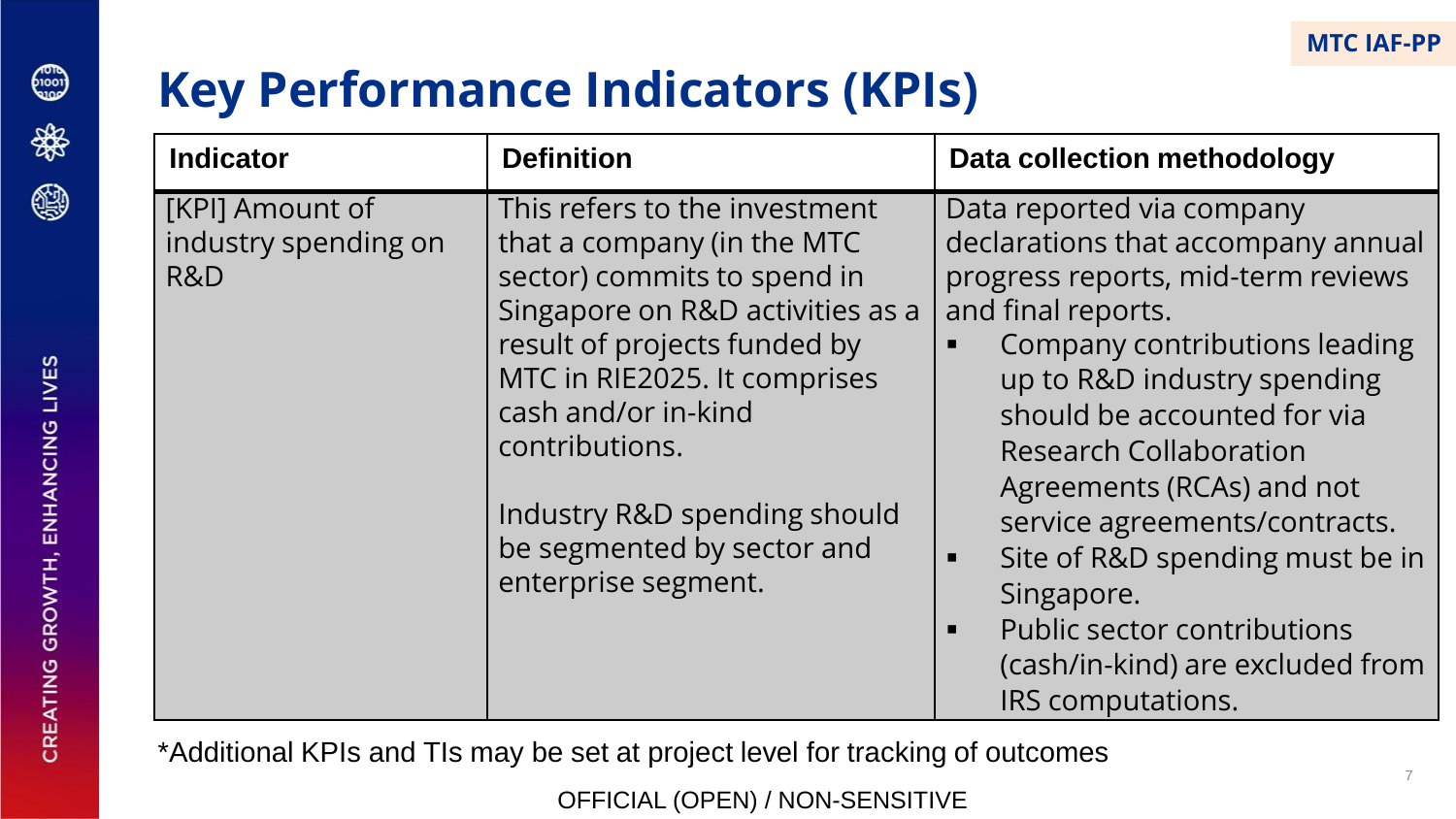8

### **Key Performance Indicators (KPIs)**

| <b>Indicator</b>                  | <b>Definition</b>                                                                                                                                                                                                                                                          | Data collection methodology                                                          |
|-----------------------------------|----------------------------------------------------------------------------------------------------------------------------------------------------------------------------------------------------------------------------------------------------------------------------|--------------------------------------------------------------------------------------|
| [KPI] No. of industry<br>projects | This measures the total number<br>of R&D projects (excluding<br>services projects) undertaken<br>with MTC sector companies as a<br>result of projects funded by<br>MTC IAF-PP in RIE2025.<br>Industry projects should be<br>segmented by sector and<br>enterprise segment. | Data reported via annual progress<br>reports, mid-term reviews and final<br>reports. |

\*Additional KPIs and TIs may be set at project level for tracking of outcomes

OFFICIAL (OPEN) / NON-SENSITIVE



0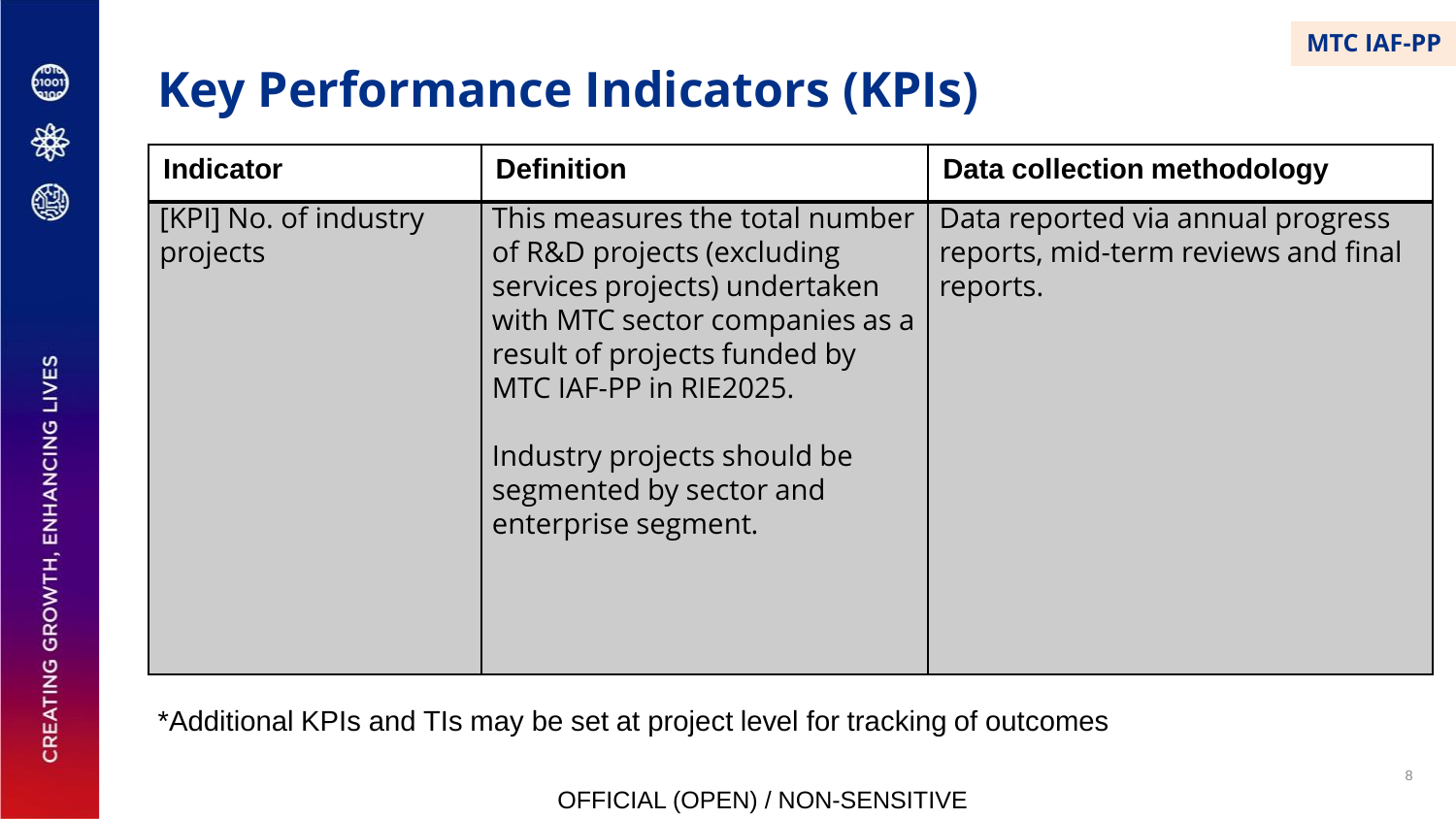

❀

- Announcements will be made periodically to inform or solicit proposals from the R&D community on key focus areas via:
	- [Via A\\*STAR website \(https://www.a-star.edu.sg/Research/Funding-](https://www.a-star.edu.sg/Research/Funding-Opportunities/Grants-Sponsorship/IAF-PP)Opportunities/Grants-Sponsorship/IAF-PP)
	- Thematic workshops and grant calls
	- Through Research Administrative Office (or equivalent) of the institutes of higher learning, academic medical centres, hospitals and A\*STAR research institutes
- Applications must be endorsed by the applying Host Institution(s) prior to submission
- All queries must be submitted through A\*STAR (as Implementing agency) at IAF\_PP\_AME@hq.a-star.edu.sg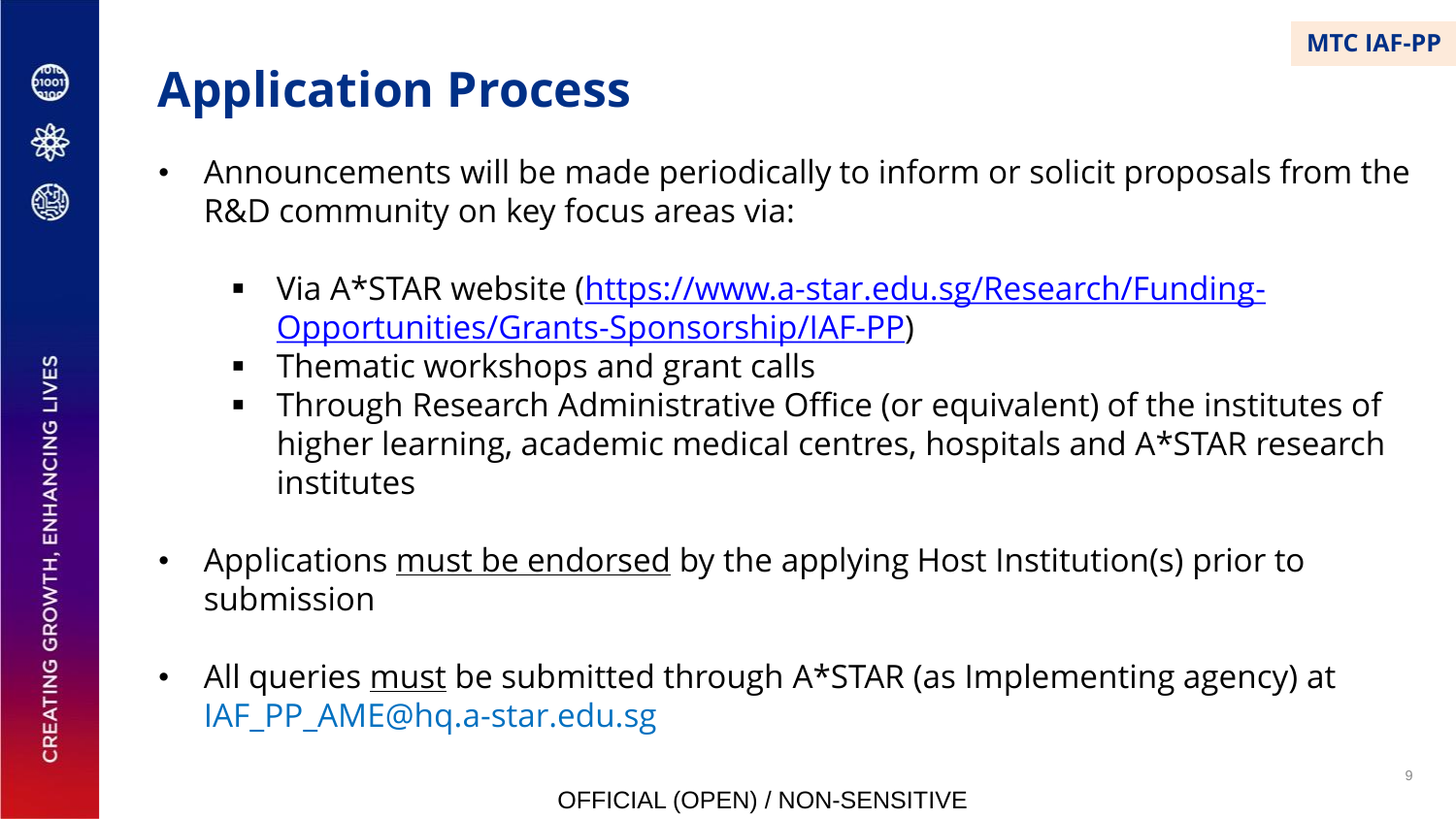### 6,000 \*

❀

# **Application Process**









**Post-Award Project Management**

- Lead Institution on Letter of Intent (LOI) proposal to be endorsed by Research Office of Institution. (or A\*STAR Council Cluster)
- Lead Institution submits LOI proposal
- IA conducts initial rounds of  $LOI$ proposal clarifications, before tabling proposal for review and endorsement.
- Upon successful endorsement of LOI, proposal is invited to submit Full Proposal (FP)
- IA conducts initial rounds of FP proposal and budget clarifications, before tabling proposal for review and endorsement
- IA processes approval for funds drawdown and issues Letter of Award
- Lead Institution administers grant to any Co-Performers and tracks deliverables.
- Lead Institution submits annual & final reports as well as midterm & final review reports to IA.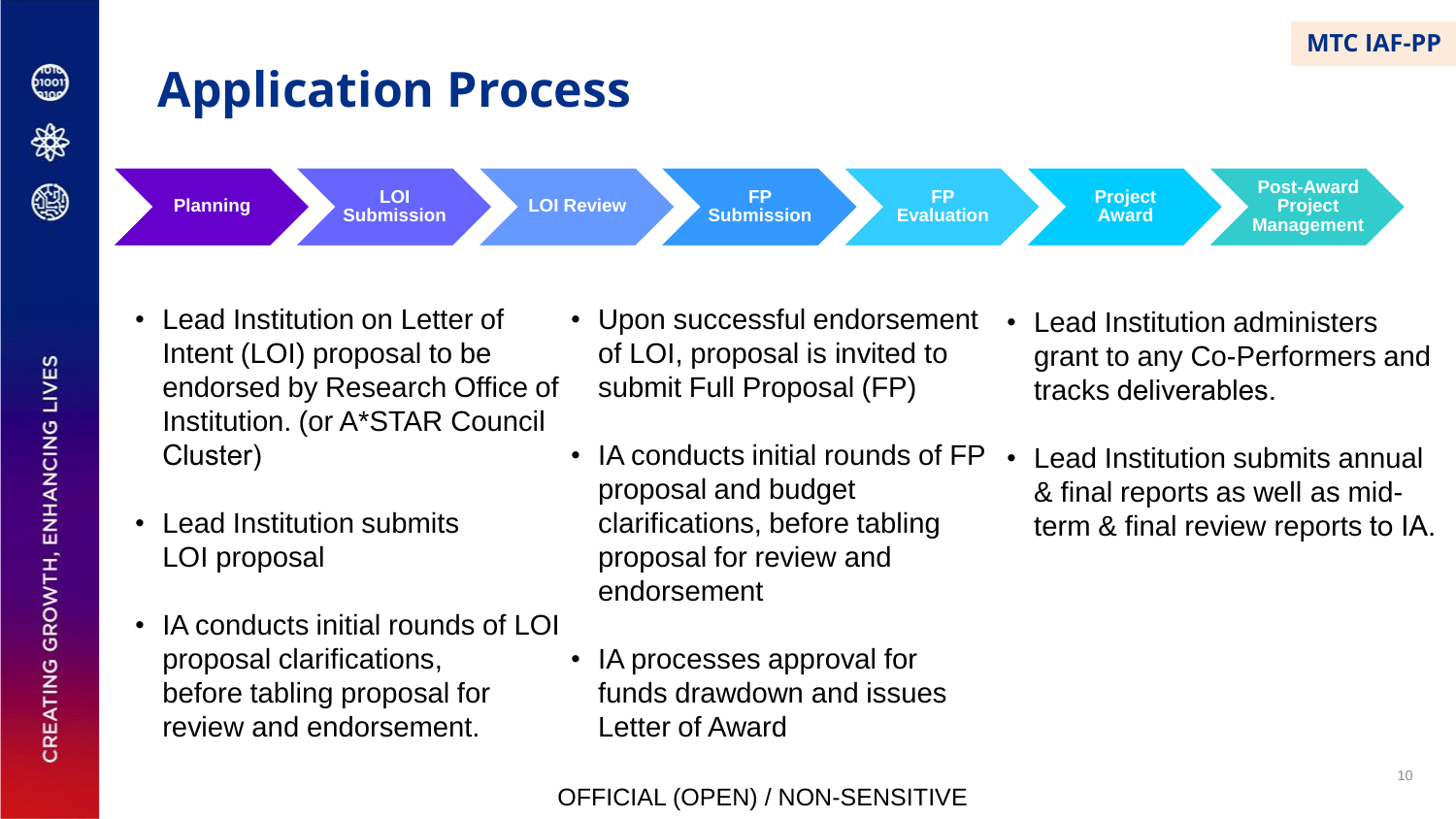

#### **Post Award Grant Management MTC IRG & YIRG**

- Per A\*STAR Grants T&Cs and Guidelines
- Yearly Progress Report submitted within two (2) months from the end of the Financial Year
- Mid-Term and Final Review conducted approximately at the halfway mark and before the end of Term
- Final Report submitted within three (3) months following the end of the Term
- FSOA completed within six (6) months from the end of the Term

**MTC IAF-PP**